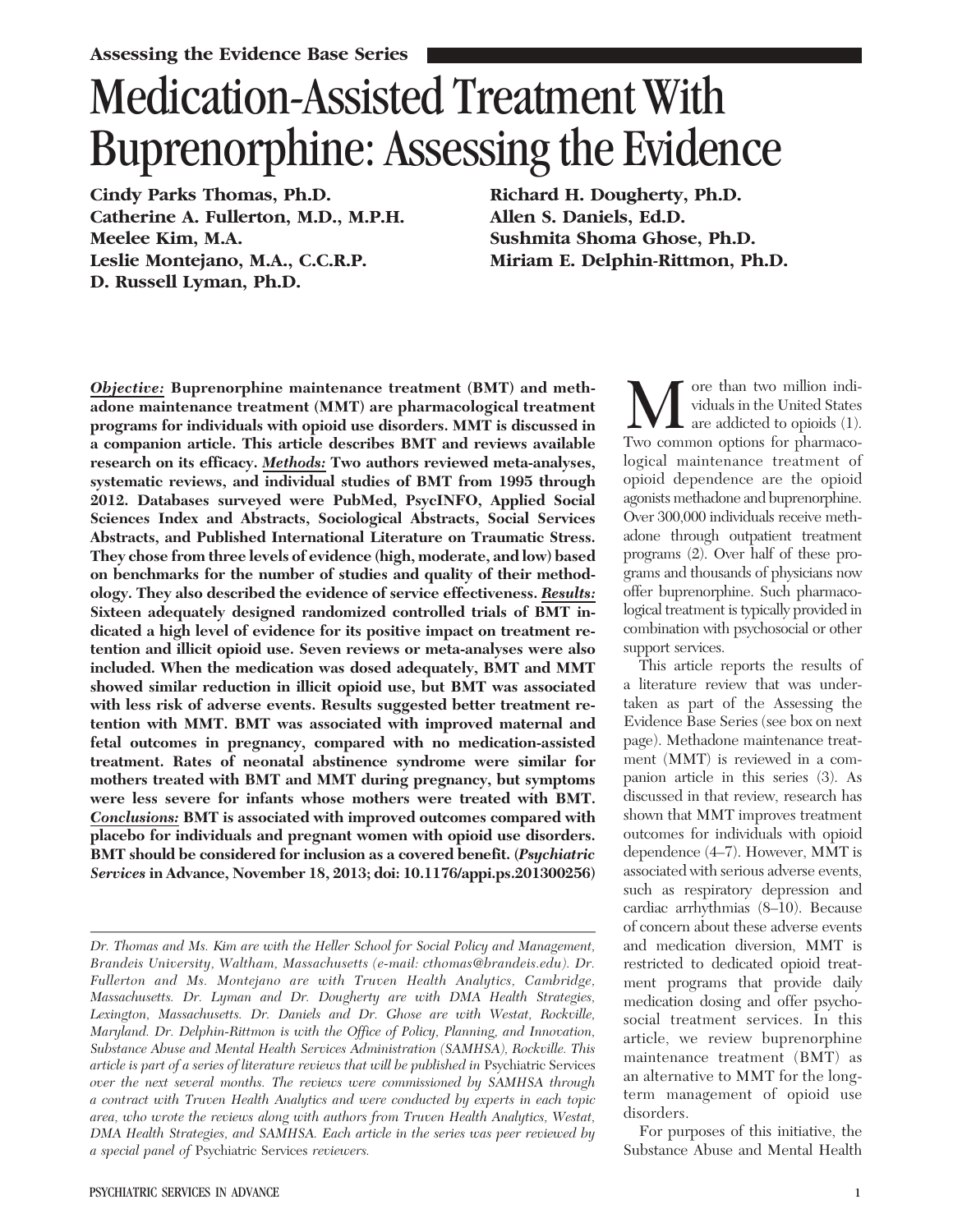#### About the AEB Series

The Assessing the Evidence Base (AEB) Series presents literature reviews for 14 commonly used, recovery-focused mental health and substance use services. Authors evaluated research articles and reviews specific to each service that were published from 1995 through 2012 or 2013. Each AEB Series article presents ratings of the strength of the evidence for the service, descriptions of service effectiveness, and recommendations for future implementation and research. The target audience includes state mental health and substance use program directors and their senior staff, Medicaid staff, other purchasers of health care services (for example, managed care organizations and commercial insurance), leaders in community health organizations, providers, consumers and family members, and others interested in the empirical evidence base for these services. The research was sponsored by the Substance Abuse and Mental Health Services Administration to help inform decisions about which services should be covered in public and commercially funded plans. Details about the research methodology and bases for the conclusions are included in the introduction to the AEB Series (14).

Services Administration describes medication-assisted treatment as a direct service that provides a person who has a substance use or mental disorder with pharmacotherapy in conjunction with behavioral therapies as treatment for associated symptoms or disabilities. BMT is a medicationassisted treatment that uses buprenorphine or buprenorphine-naloxone to treat individuals with an opioid use disorder. A definition of medicationassisted treatment with buprenorphine for opioid use disorders is presented in Table 1.

The objectives of this review were to describe BMT and its primary and secondary treatment goals, rate the level of evidence (methodological quality) of existing studies for this treatment, describe the degree of effectiveness of this service on the basis of the research literature, and compare the relative advantages and disadvantages of BMT and MMT.

#### Description of BMT

Buprenorphine has been available as an injectable medication at low doses to treat pain since the 1980s. In 2000,

#### Table 1

Description of medication-assisted treatment with buprenorphine

| Feature                         | Description                                                                                                                                                                                                                                                                                                                                                                                                                                                                                                                                                                                                                                                                                                                            |
|---------------------------------|----------------------------------------------------------------------------------------------------------------------------------------------------------------------------------------------------------------------------------------------------------------------------------------------------------------------------------------------------------------------------------------------------------------------------------------------------------------------------------------------------------------------------------------------------------------------------------------------------------------------------------------------------------------------------------------------------------------------------------------|
| Service definition              | Medication-assisted treatment is a direct service that provides<br>a person with a substance use or mental disorder with<br>pharmacotherapy in conjunction with behavioral therapies as<br>treatment for associated symptoms or disabilities. The nature<br>of the services provided is determined by the person's current<br>status or needs.<br>Buprenorphine maintenance therapy is a medication-assisted<br>treatment that uses buprenorphine or buprenorphine-nalox-<br>one to help individuals with an opioid use disorder abstain<br>from or decrease the use of illegal opioids (for example,<br>intravenous heroin) or the use of opioids in a nonprescribed<br>manner (for example, abuse of prescription pain medications). |
| Service goals                   | Retention in treatment; decrease in illegal opioid use; decrease in<br>mortality; decrease in nonopioid drug use; decrease in criminal<br>activity; decrease in risk behaviors related to HIV and hepatitis C                                                                                                                                                                                                                                                                                                                                                                                                                                                                                                                          |
| Populations                     | Adults with opioid use disorders; pregnant women with opioid<br>use disorders                                                                                                                                                                                                                                                                                                                                                                                                                                                                                                                                                                                                                                                          |
| Settings of service<br>delivery | Office-based facilities; opioid treatment centers                                                                                                                                                                                                                                                                                                                                                                                                                                                                                                                                                                                                                                                                                      |

Congress passed the Drug Abuse Treatment Act (DATA), which allowed physicians to prescribe approved medications for long-term opioid treatment in settings other than opioid treatment clinics, such as in office-based facilities (11). In 2002, the U.S. Food and Drug Administration (FDA) approved high-dose sublingual formulations of buprenorphine and buprenorphine-naloxone for the treatment of opioid use disorders (11,12). Naloxone induces withdrawal symptoms if taken intravenously but not if taken orally. The manufacturer developed the combination buprenorphine-naloxone medication to decrease the potential for abuse and diversion. Buprenorphine and buprenorphine-naloxone became the first medications to be approved under DATA and the first medications available through DATA for office-based treatment of opioid dependence in the United States. Prescribing must be done within the guidelines of DATA, which requires that physicians receive specific training and certification before prescribing buprenorphine and that the number of patients they treat at one time be limited to 100 (originally 30 patients and amended in 2006) (13). In this review, we use buprenorphine in reference to both buprenorphine and buprenorphine-naloxone sublingual tablets. Although buprenorphine can be used to manage withdrawal symptoms during acute detoxification from opioids, BMT refers to the maintenance use of buprenorphine to decrease illicit opioid use.

Because individuals remain dependent on buprenorphine, BMT is not considered an abstinence treatment. The goals of BMT are to reduce or eliminate illicit opioid use and, as a result, to decrease its associated negative outcomes (Table 1). This assessment of the research will help inform behavioral health policy leaders about the merits of BMT as distinct from and in comparison to MMT. A summary of its value as a covered health benefit will also be of use to third-party payers, providers, and people making personal decisions about which medication to use.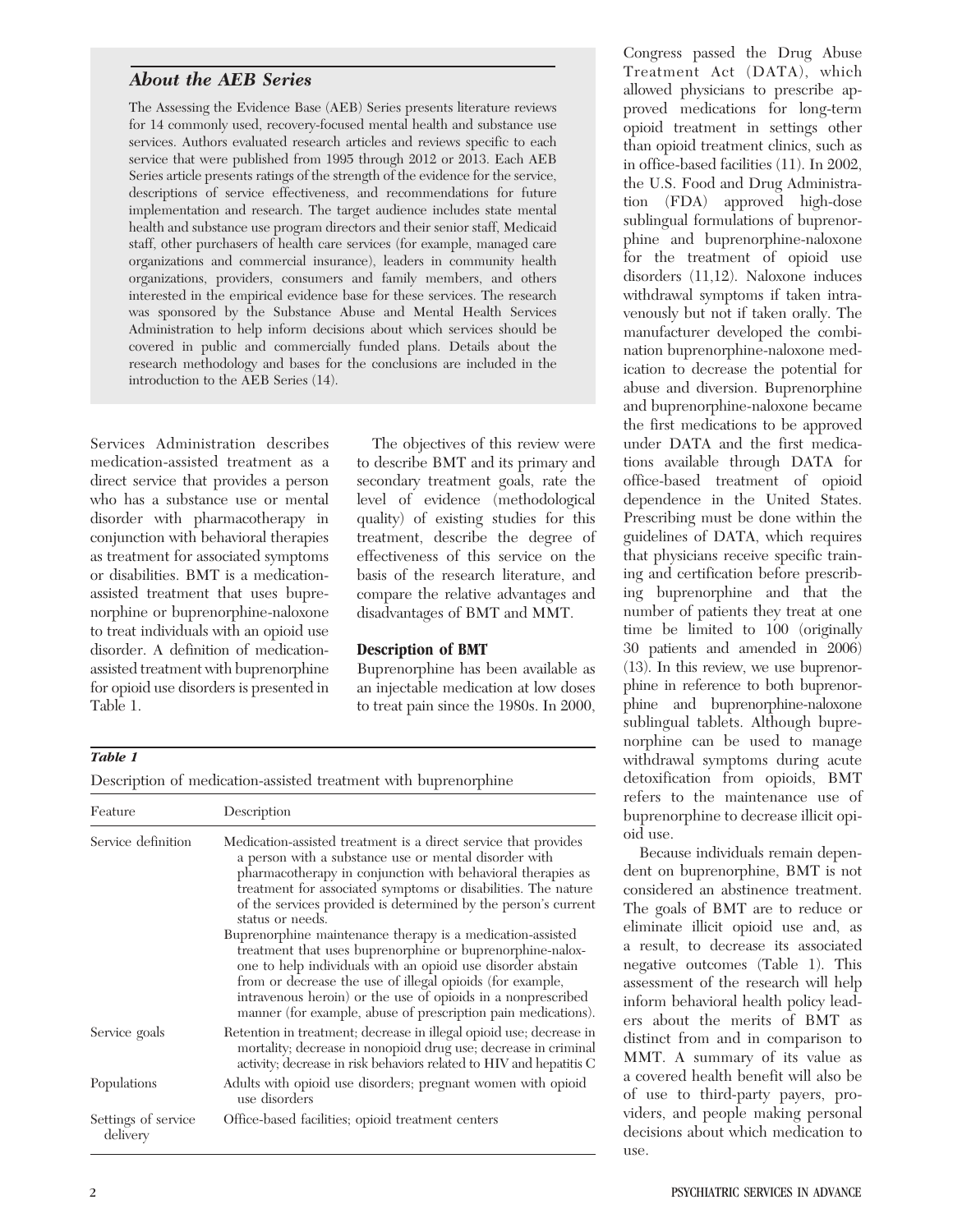#### Methods

#### Search strategy

Two authors (CPT and CAF) with comprehensive expertise in this topic conducted a literature search of major databases: PubMed (U.S. National Library of Medicine and National Institutes of Health), PsycINFO (American Psychological Association), Applied Social Sciences Index and Abstracts, Sociological Abstracts, Social Services Abstracts, and Published International Literature on Traumatic Stress.

They identified meta-analyses, research reviews, clinical guidelines, and individual studies about BMT that were published from 1995 through 2012. They found additional literature by examining the bibliographies of major reviews and meta-analyses, major clinical texts, and professional clinical society reviews. They relied on systematic reviews and meta-analyses to summarize relevant findings from earlier years. These review articles were supplemented with individual randomized controlled trails (RCTs) and quasi-experimental observational studies to provide additional information from recent years.

The terms used to search the literature were buprenorphine, buprenorphine/ naloxone, opioid maintenance therapy, opioid treatment, addiction pharmacotherapy, medication-assisted maintenance treatment, buprenorphine maintenance therapy, and pregnancy. This review did not compare BMT to naltrexone, another medication used in opioid maintenance treatment, because the literature review uncovered no studies directly comparing the two medications.

#### Inclusion and exclusion criteria

The two authors who conducted the search independently examined the abstracts of identified articles to determine compliance with the review inclusion and exclusion criteria. They accepted articles on which they concurred. They included the following types of articles: RCTs, quasiexperimental studies, systematic review articles, meta-analyses, and clinical guidelines; English-language studies conducted in the United States, including international studies that used U.S.-based sites and international reviews encompassing

Excluded were case studies, crosssectional studies, and those with single-subject designs. Also excluded were studies that focused on buprenorphine use for pain management or for detoxification from opioids. Finally, reviews and meta-analyses that examined only studies that did not meet the inclusion criteria were excluded.

#### Strength of the evidence

The methodology used to rate the strength of the evidence is described in detail in the introduction to this series (14). The authors who conducted the search independently examined the research designs of the studies identified during the literature search. They chose from three levels of evidence (high, moderate, and low) to indicate the overall research quality of the collection of studies. Ratings were based on predefined benchmarks that considered the number of studies and their methodological quality. If the reviewers' ratings were dissimilar (occurring for 13% of the studies rated), the reviewers met to reach a consensus opinion.

In general, high ratings indicate confidence in the reported outcomes and are based on three or more RCTs with adequate designs or two RCTs plus two quasi-experimental studies with adequate designs. Moderate ratings indicate that there is some adequate research to judge the service, although it is possible that future research could influence reported results. Moderate ratings are based on the following three options: two or more quasi-experimental studies with adequate design; one quasiexperimental study plus one RCT with adequate design; or at least two RCTs with some methodological weaknesses or at least three quasiexperimental studies with some methodological weaknesses. Low ratings indicate that research for this service is not adequate to draw evidencebased conclusions. Low ratings indicate that studies have nonexperimental designs, there are no RCTs, or there is no more than one adequately designed quasi-experimental study.

The reviewers accounted for other design factors that could increase or decrease the evidence rating, such as how the service, populations, and interventions were defined; use of statistical methods to account for baseline differences between experimental and comparison groups; identification of moderating or confounding variables with appropriate statistical controls; examination of attrition and follow-up; use of psychometrically sound measures; and indications of potential research bias.

#### Effectiveness of the service

The reviewers described the effectiveness of the service—that is, how well the outcomes of the studies met the service goals. They compiled the findings for separate outcome measures and study populations, summarized the results, and noted differences across investigations. They considered the quality of the research design in their conclusions about the strength of the evidence and the effectiveness of the service.

#### Results and discussion

#### Level of evidence

The literature search revealed 16 RCTs (15–30), a randomized cross-over study (31), a study using a self-administered survey (32), and a retrospective descriptive study (33). Summaries of these studies are provided in Table 2. RCTs used either buprenorphine alone or buprenorphine-naloxone, as noted in the table. The search also found seven reviews or meta-analyses (10,34–39), and summaries of these are provided in Table 3.

Because of the large number of trials, the overall evidence for BMT was rated as high. Thus the level of research evidence is similar for BMT and MMT (3). In addition, multiple meta-analyses, reviews, and more than three independent RCTs have compared BMT with MMT on the primary outcomes stated above, and these results are also based on a high level of evidence in RCTs (19,20) or reviews (34,36). Secondary outcomes, such as use of other illicit drugs, criminal behaviors, and other measures of addiction severity or psychosocial functioning varied among studies; as a result, the evidence for these secondary outcomes is not as strong.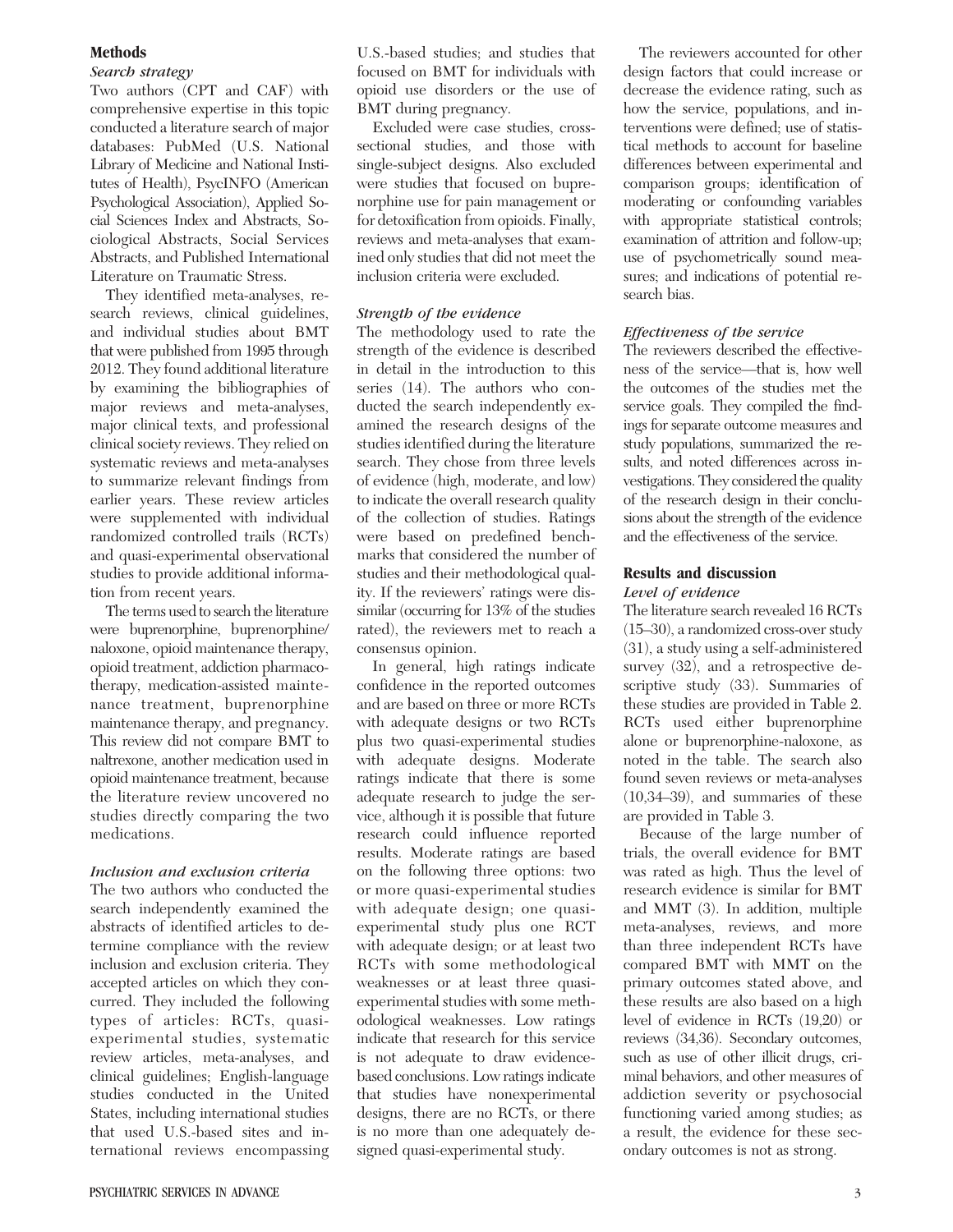| Study                           | Design and<br>objectives                                                                                                                                                                                                                                                                    | Population and<br>conditions                                                                                                                                                                                                                                                                   | Outcomes<br>measured                                                                                                                                                                                                                                                                                                                                                                                 | Summary of findings                                                                                                                                                                                                                                                                                                                                                                                                                                                |
|---------------------------------|---------------------------------------------------------------------------------------------------------------------------------------------------------------------------------------------------------------------------------------------------------------------------------------------|------------------------------------------------------------------------------------------------------------------------------------------------------------------------------------------------------------------------------------------------------------------------------------------------|------------------------------------------------------------------------------------------------------------------------------------------------------------------------------------------------------------------------------------------------------------------------------------------------------------------------------------------------------------------------------------------------------|--------------------------------------------------------------------------------------------------------------------------------------------------------------------------------------------------------------------------------------------------------------------------------------------------------------------------------------------------------------------------------------------------------------------------------------------------------------------|
| Johnson<br>et al.,<br>1995(18)  | RCT to assess early<br>clinical effectiveness<br>of buprenorphine<br>versus placebo in an<br>opioid-dependent<br>population                                                                                                                                                                 | Patients randomly<br>assigned to placebo<br>$(N=60)$ or to 2 mg<br>$(N=60)$ or 8 mg $(N=$<br>30) daily of sublingual<br>buprenorphine. On<br>days 6-13, patients<br>could request a dose<br>change, knowing that<br>the new dose would be<br>randomly chosen from<br>the 2 other alternatives. | Primary: percentage of<br>patients in each<br>group requesting<br>a dose change. Sec-<br>ondary: positive urine<br>opioid screens and<br>patient satisfaction<br>with treatment                                                                                                                                                                                                                      | Significant main effect of buprenorphine<br>versus placebo. Patients taking<br>buprenorphine requested fewer<br>dose changes $(27\% \text{ for } 2 \text{ mg and})$<br>32% for 8 mg versus 65% for placebo,<br>$p<.01$ ). They also had fewer positive<br>urine drug screens $(p<.05)$ and rated<br>dose adequacy higher $(p<.01)$ . Effects<br>were significant for buprenorphine<br>versus placebo but not for various<br>doses.                                 |
| Ling et al.,<br>1996(19)        | RCT to evaluate safety<br>and efficacy of long-<br>term, fixed-dose BMT<br>versus low- and high-<br>dose MMT                                                                                                                                                                                | 225 treatment-seeking<br>patients with opioid<br>dependence ran-<br>domly assigned to<br>receive 8 mg per day<br>of buprenorphine, 30<br>mg per day of metha-<br>done (low dose), or 80<br>mg of MMT (high<br>dose), all over a 1-<br>year period                                              | Primary: urine toxicology,<br>retention, craving,<br>and withdrawal<br>symptoms; safety<br>data                                                                                                                                                                                                                                                                                                      | At 26 and 52 weeks, the high-dose<br>MMT group had better retention<br>$(31\%$ versus 20% at 52 weeks,<br>$p=.009$ ) and less opioid use ( $p=.002$ )<br>than the low-dose MMT or fixed-dose<br>BMT groups. Results were compara-<br>ble in the latter two groups. No serious<br>adverse health effects were noted for<br>8 mg of buprenorphine.                                                                                                                   |
| Ling et al.,<br>1998(16)        | RCT to evaluate safety<br>and efficacy of an 8<br>mg per day sublingual<br>dose of buprenorphine<br>versus a 1 mg per day<br>dose over a 16-week<br>treatment period in a<br>heroin-dependent<br>population; second-<br>ary analysis of 2 other<br>dose levels (4 mg and<br>$16 \text{ mg}$ | 736 total patients in<br>4 dose groups: 1 mg,<br>$N=185$ ; 4 mg, $N=182$ ;<br>8 mg, N=188; and<br>16 mg, N=181. Total<br>of 375 completed<br>the full 16 treatment<br>weeks.                                                                                                                   | Primary: retention in<br>treatment, illicit opioid<br>use as indicated by<br>urine drug screens,<br>opioid craving, and<br>global ratings                                                                                                                                                                                                                                                            | For retention, $40\%$ in 1-mg group<br>completed treatment, 51% in 4-mg<br>group, $52\%$ in 8-mg group, and $61\%$<br>in 16-mg group. The 1-mg group<br>had poorer retention than the 8-mg<br>$(p=.019)$ or 16-mg $(p<.001)$ groups.<br>The 8-mg group had significantly<br>fewer positive screens than the 1-mg<br>group, less craving, and higher global<br>ratings ( $p<.05$ ).                                                                                 |
| O'Connor<br>et al.,<br>1998(25) | RCT to evaluate the<br>effect of thrice weekly<br>BMT in a primary care<br>setting versus a tra-<br>ditional treatment<br>facility                                                                                                                                                          | 46 patients assigned to<br>primary care treat-<br>ment $(N=23)$ or tra-<br>ditional treatment<br>setting $(N=23)$ for<br>12 weeks                                                                                                                                                              | Primary: treatment<br>retention and urine<br>drug tests                                                                                                                                                                                                                                                                                                                                              | A trend toward higher retention at 12<br>weeks was noted in the primary care<br>setting $(78\% \text{ versus } 52\%, \text{ p} = .06)$ .<br>Patients in that setting had significantly<br>lower rates of illicit opioid use as mea-<br>sured by urine drug tests (63% versus<br>85%, p<.01) but no difference in rates<br>of cocaine use.                                                                                                                          |
| Johnson<br>et al.,<br>2000(20)  | RCT to compare levo-<br>methadyl acetate (75-<br>$115 \text{ mg}$ , buprenor-<br>phine $(16-32 \text{ mg})$ , and<br>high-dose $(60-100)$<br>mg) and low-dose<br>$(20 \text{ mg})$ methadone<br>as treatments for opi-<br>oid dependence                                                    | 220 patients, with 55<br>in each group; $51\%$<br>completed the 17-<br>week trial.                                                                                                                                                                                                             | Primary: treatment reten-<br>tion, opioid use (per-<br>centage of positive<br>urine screens), de-<br>gree of continuous<br>abstinence from opi-<br>oid use (at least 12<br>consecutive opioid-<br>free urine screens),<br>and patients' reports<br>of use. Secondary: per-<br>centage of cocaine-<br>positive urine screens,<br>abstinence from co-<br>caine use, breath al-<br>cohol readings, side | No difference was found between high-<br>dose buprenorphine and high-dose meth-<br>adone in days in treatment (mean of 96<br>and 105 days, respectively) or percentage<br>of patients with 12 or more consecutive<br>negative screens (26% versus 28%, respec-<br>tively). High-dose buprenorphine was<br>superior to low-dose methadone for<br>both outcomes (mean days, 96 versus<br>70, p<.001; consecutive negative screens,<br>$26\%$ versus $8\%$ , p=.005). |

effects, and sex-related differences

## Individual studies of buprenorphine maintenance treatment  $\left( \mathrm{BMT}\right)$  included in the review  $\!$

Continues on next page

Table 2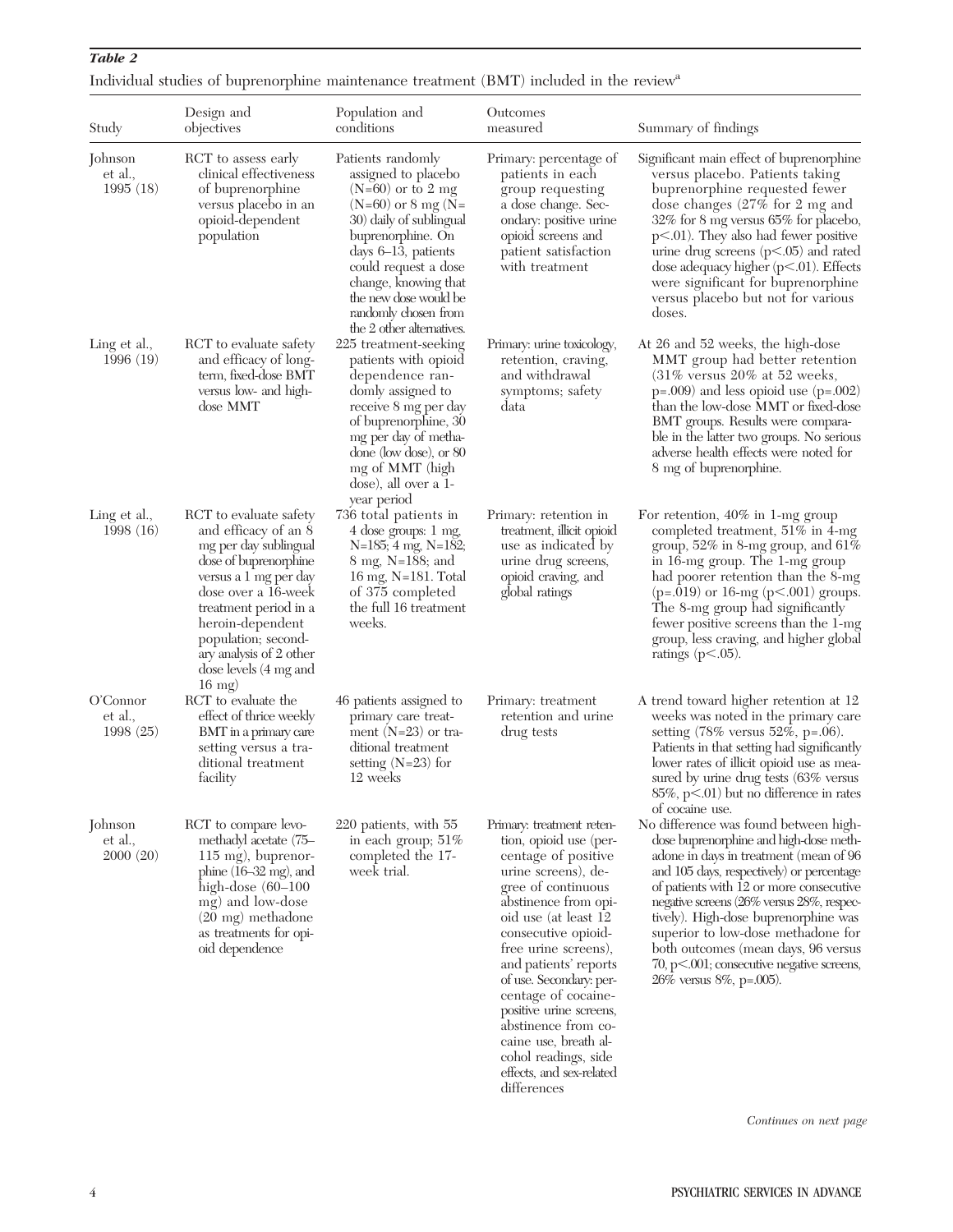Continued from previous page

| Study                          | Design and<br>objectives                                                                                                                                                                                                                                                   | Population and<br>conditions                                                                                                                                                                                                                                                                                     | Outcomes<br>measured                                                                                                                                                                                                              | Summary of findings                                                                                                                                                                                                                                                                                                                                                                                                                                                |
|--------------------------------|----------------------------------------------------------------------------------------------------------------------------------------------------------------------------------------------------------------------------------------------------------------------------|------------------------------------------------------------------------------------------------------------------------------------------------------------------------------------------------------------------------------------------------------------------------------------------------------------------|-----------------------------------------------------------------------------------------------------------------------------------------------------------------------------------------------------------------------------------|--------------------------------------------------------------------------------------------------------------------------------------------------------------------------------------------------------------------------------------------------------------------------------------------------------------------------------------------------------------------------------------------------------------------------------------------------------------------|
| Fudala et al.,<br>2003(17)     | RCT to compare 4<br>weeks of office-based<br>treatment with daily<br>sublingual tablets of<br>buprenorphine (16)<br>mg) in combination<br>with naloxone $(4 \text{ mg})$ ,<br>buprenorphine alone<br>$(16 \text{ mg})$ , or placebo<br>for patients addicted<br>to opioids | 323 patients receiving<br>at least one dose of<br>study medication;<br>109 randomly as-<br>signed to the com-<br>bination medication,<br>105 to buprenorphine<br>alone, and 109 to<br>placebo                                                                                                                    | Primary: percentage of<br>urine screens nega-<br>tive for opiates and<br>self-reported craving<br>for opiates by patients                                                                                                         | During each of the 4 weeks, mean<br>craving scores in the combined and<br>buprenorphine groups were sig-<br>nificantly lower than in the placebo<br>$group (p<.001 for both)$ . Both groups<br>with buprenorphine-based treatments<br>had reduced opioid use. Opioid-<br>negative screens: combined group,<br>17.8%; buprenorphine group, 20.7%;<br>and placebo group, $5.8\%$ ( $p<.001$<br>for all)                                                              |
| Kakko et al.,<br>2003(15)      | RCT to compare daily<br>buprenorphine (fixed<br>dose) versus a 6-day<br>tapered regimen of<br>buprenorphine fol-<br>lowed by placebo;<br>12-month program<br>combined with<br>psychotherapy                                                                                | 40 patients randomly<br>assigned to fixed-<br>dose buprenorphine<br>$(N=20)$ or the tapered<br>regimen $(N=20)$                                                                                                                                                                                                  | Primary: 1-year re-<br>tention in treatment<br>and negative urine<br>drug screens                                                                                                                                                 | One-year retention was 75% in the<br>buprenorphine group and 0% in the<br>placebo group $(p=.001)$ . Roughly<br>75% of the patients retained in<br>treatment had negative urine screens<br>for illicit opiates, stimulants, canna-<br>binoids, and benzodiazepines.                                                                                                                                                                                                |
| Jones et al.,<br>2005(28)      | RCT to compare NAS<br>among neonates of<br>MMT- and BMT-<br>maintained pregnant,<br>opioid-dependent<br>women; provide pre-<br>liminary safety and<br>efficacy data                                                                                                        | 30 patients randomly<br>assigned to MMT<br>$(N=15)$ or to BMT<br>$(N=15)$ ; 11 and 9,<br>respectively, com-<br>pleted the study.                                                                                                                                                                                 | Primary: number of<br>neonates treated for<br>NAS, amount of med-<br>ication used to treat<br>NAS, length of neonatal<br>hospitalization, and<br>peak NAS score. Sec-<br>ondary: treatment<br>retention and illicit<br>opiate use | No significant difference in illicit<br>opioid use between groups. Total of<br>$20.0\%$ and $45.5\%$ of BMT-exposed<br>and MMT-exposed neonates, res-<br>pectively, were treated for NAS<br>$(p=.23)$ . Other primary outcomes<br>were also not significantly different,<br>except that the BMT-exposed<br>neonates had a shorter average<br>hospital stay $(p=.021)$ .                                                                                            |
| Fischer<br>et al.,<br>2006(29) | RCT to evaluate the<br>efficacy and safety<br>of MMT versus<br>BMT for pregnant,<br>opioid-dependent<br>women                                                                                                                                                              | 18 pregnant women<br>randomly assigned<br>to receive MMT<br>$(N=9)$ or BMT $(N=9)$<br>during weeks 24–29<br>of pregnancy. After<br>dropout, data were<br>available from 14<br>cases (6 for meth-<br>adone and 8 for<br>buprenorphine.                                                                            | Primary for mothers:<br>treatment retention,<br>urine drug screens,<br>and nicotine use.<br>Primary for neonates:<br>routine birth data<br>and severity and dura-<br>tion of NAS                                                  | For mothers, no significant difference<br>in retention was found between<br>groups. MMT group had sig-<br>nificantly less use of additional<br>opioids $(p=.029)$ . For neonates,<br>earlier onset of NAS was noted in the<br>MMT group; 43% of neonates n both<br>groups combined did not require NAS<br>treatment. Duration of NAS treatment<br>was short in both groups (mean 5 days).                                                                          |
| Kakko et al.,<br>2007(24)      | RCT to compare<br>adaptive, BMT<br>stepped care versus<br>optimal MMT                                                                                                                                                                                                      | 96 patients randomly as-<br>signed to flexible-dose<br>MMT group (N=48)<br>or BMT stepped-care<br>group $(N=48)$ . In<br>stepped treatment,<br>buprenorphine could<br>be increased to<br>32 mg. If participants<br>required additional<br>medication, they were<br>switched (stepped) to<br>high-dose methadone. | Primary: 6-month treat-<br>ment retention, neg-<br>ative urine opioid<br>screens, and problem<br>severity                                                                                                                         | No differences between groups were<br>found for retention (76% for both<br>at 6 months) or the proportion of<br>negative screens (80% for both<br>groups). For the BMT stepped-care<br>group, 17 completers did not switch<br>to methadone and finished with a<br>mean buprenorphine dose of 29.6<br>mg, and 20 completers switched to<br>methadone and completed with a<br>mean methadone dose of 111 mg.<br>Methadone group ended with a<br>mean dose of 110 mg. |
| Comer et al.,<br>2010(31)      | Randomized cross-over<br>study to assess intra-<br>venous abuse poten-<br>tial of buprenorphine-<br>naloxone compared<br>with buprenorphine<br>among injection drug<br>users receiving BMT                                                                                 | 12 intravenous drug<br>users living in a hos-<br>pital for 8–9 weeks<br>and receiving bupre-<br>norphine-naloxone<br>under 3 BMT dose<br>conditions: 2 mg, 8<br>mg, and 24 mg                                                                                                                                    | Primary: reinforcing<br>effects of intravenous<br>buprenorphine-<br>naloxone and bupre-<br>norphine among<br>BMT-maintained<br>intravenous drug<br>users who were                                                                 | Buprenorphine-naloxone intravenous<br>abuse potential was lower than<br>buprenorphine alone or heroin,<br>particularly on higher maintenance<br>doses. Intravenous buprenorphine-<br>naloxone was self-administered less<br>frequently than buprenorphine or<br>heroin $(p<.001)$ . Selective ratings for<br>Continues on next page                                                                                                                                |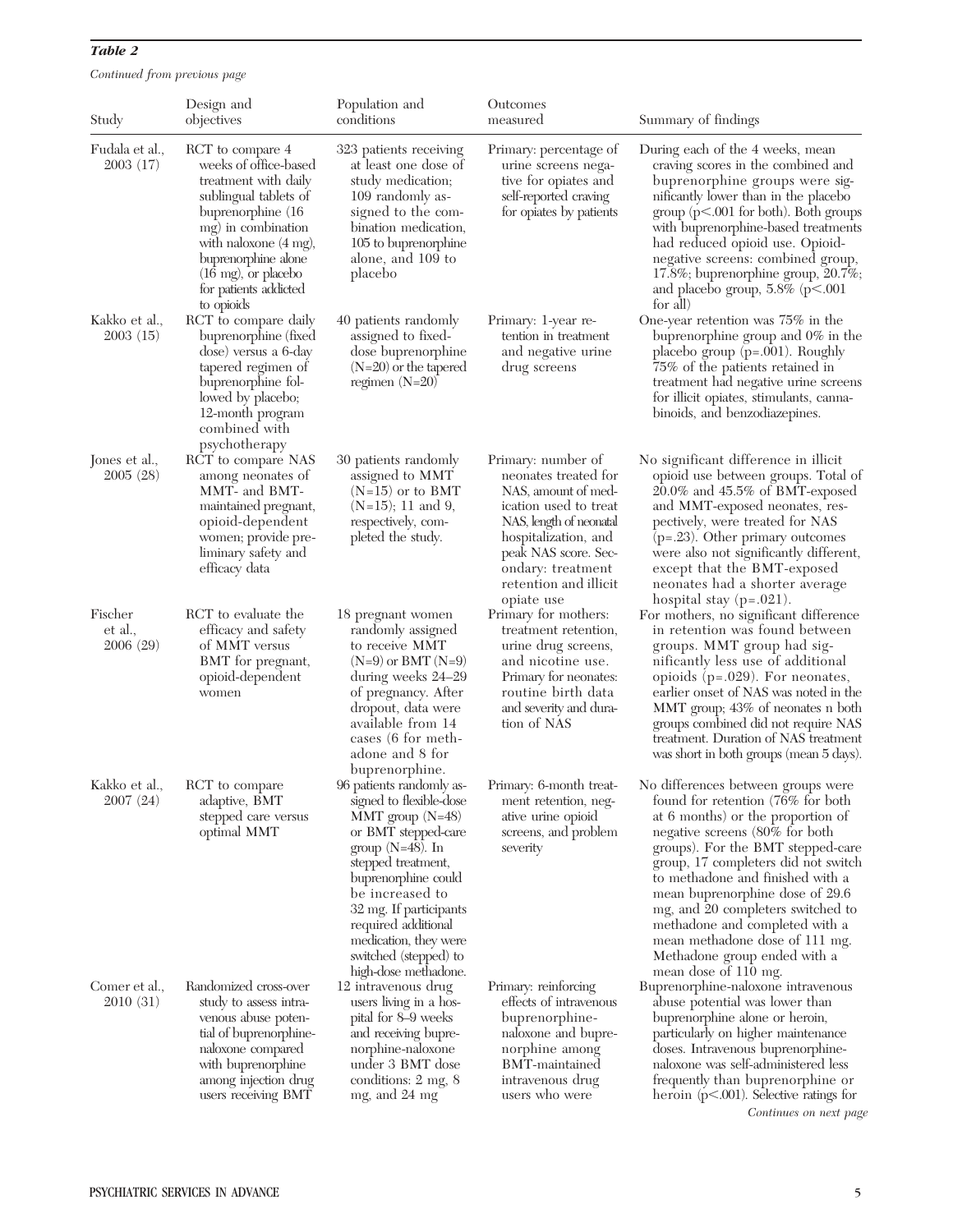Continued from previous page

| Study                       | Design and<br>objectives                                                                                                                       | Population and<br>conditions                                                                                                                                                                                                                                                                                                                 | Outcomes<br>measured                                                                                                                                                                                                                                        | Summary of findings                                                                                                                                                                                                                                                                                                                                                                                                                                                                                                                                                                                                                                                                                                                           |
|-----------------------------|------------------------------------------------------------------------------------------------------------------------------------------------|----------------------------------------------------------------------------------------------------------------------------------------------------------------------------------------------------------------------------------------------------------------------------------------------------------------------------------------------|-------------------------------------------------------------------------------------------------------------------------------------------------------------------------------------------------------------------------------------------------------------|-----------------------------------------------------------------------------------------------------------------------------------------------------------------------------------------------------------------------------------------------------------------------------------------------------------------------------------------------------------------------------------------------------------------------------------------------------------------------------------------------------------------------------------------------------------------------------------------------------------------------------------------------------------------------------------------------------------------------------------------------|
| Jones et al.,<br>2010 (27)  | RCT to examine neuro-<br>behavioral effects for<br>neonates exposed to<br>MMT or BMT                                                           | 175 pregnant women<br>with opioid depen-<br>dency assigned to<br>MMT group $(N=89)$<br>or BMT group<br>$(N=86)$                                                                                                                                                                                                                              | given a drug-versus-<br>money choice<br>exercise<br>Primary: reduction in<br>opioid use, treatment<br>retention, percentage<br>of neonates treated<br>for NAS, NAS peak<br>score, length of hos-<br>pital stay, morphine<br>required to treat<br><b>NAS</b> | "drug liking" and "desire to take the<br>drug again" were lower for buprenor-<br>phine-naloxone than for buprenorphine<br>alone or heroin $(p=.001)$ .<br>Treatment was discontinued by 18% of<br>women in the MMT group and 33%<br>in the BMT group; 58 mothers ex-<br>posed to buprenorphine and 73 ex-<br>posed to methadone were followed<br>to the end of pregnancy. Neonates<br>of the former group required less<br>morphine (mean dose, 1.1 versus<br>10.4 mg, $p<.009$ ), had a shorter<br>hospital stay (10.0 versus 17.5 days,<br>$p<.009$ ), and had a shorter duration<br>of NAS treatment (4.1 versus 9.9)<br>days, $p < .003$ ).                                                                                               |
| Ling et al.,<br>2010(21)    | RCT to determine<br>efficacy of bupre-<br>norphine implants<br>$(6 \text{ month})$ versus<br>placebo                                           | 163 patients received<br>buprenorphine<br>implants $(N=108)$ or<br>placebo implants<br>$(N=55)$ after induc-<br>tion with sublingual<br>buprenorphine<br>tablets                                                                                                                                                                             | Primary: treatment<br>retention and reduc-<br>tion in illicit opioid<br>use as measured by<br>urine drug screens.<br>Secondary: drug<br>craving and with-<br>drawal symptoms                                                                                | Significantly more patients with<br>buprenorphine implants completed<br>the study $(65.7\%$ versus 30.9%,<br>$p<.001$ ). The buprenorphine group<br>had more negative screens (40.4%)<br>versus $28.3\%$ , p=.04), reduced<br>withdrawal symptoms on the Clinical<br>Opiate Withdrawal Scale $(p<.001)$ ,<br>and the Subjective Opiate Withdrawal<br>Scale $(p=.004)$ , lower patient ratings<br>for craving on the Visual Analog Scale-<br>opioid craving $(p<.001)$ , fewer<br>symptoms on the Clinical Global<br>Impressions-Severity Scale (34.9%)<br>versus $19.1\%$ with no symptoms,<br>$p<.001$ ), and greater change on the<br>Clinical Global Impressions-<br>Improvement Scale (56.0% versus<br>23.4% reporting very much improve- |
| Lucas et al.,<br>2010 (26)  | RCT to compare<br>clinic-based BMT<br>with case manage-<br>ment and referral<br>and an opioid treat-<br>ment program within<br>an HIV clinic   | 93 HIV-positive,<br>opioid-dependent<br>patients not receiving<br>opioid agonist therapy<br>and not dependent on<br>alcohol or benzodi-<br>azepines randomly<br>assigned to receive<br>BMT in an HIV<br>clinic $(N=46)$ or re-<br>ferred to an opioid<br>treatment program,<br>where they received<br>either buprenor-<br>phine or methadone | Primary: initiation and<br>long-term treatment<br>with opioid agonist<br>therapy, urine screen<br>results, visit atten-<br>dance with primary<br>HIV providers, use<br>of antiretroviral ther-<br>apy, and HIV treat-<br>ment outcomes                      | ment at week $24$ , $p<.001$ ).<br>A larger proportion of HIV clinic pa-<br>tients were on agonist therapy at 12<br>months (74% versus 41%; $p<.001$ ).<br>Illicit opioid use was less in the clinic-<br>based group $(44\% \text{ versus } 65\%;$<br>p=.015). HIV clinic patients had<br>significantly fewer cocaine-positive<br>screens and attended more HIV pri-<br>mary care visits. No difference was<br>found in use of antiretroviral therapy<br>or in improvements in HIV-<br>monitoring tests.                                                                                                                                                                                                                                      |
| Bazazi et al.,<br>2011 (32) | Self-administered<br>survey study to<br>examine use, pro-<br>curement, and<br>motivations for<br>use of diverted<br>buprenorphine-<br>naloxone | $(N=47)$<br>$100$ opioid users; $51$<br>injecting users and<br>49 noninjecting<br>users                                                                                                                                                                                                                                                      | Primary: illicit<br>possession of<br>buprenorphine-<br>naloxone, use of<br>diverted buprenor-<br>phine-naloxone,<br>reasons for use, and<br>use to "get high"                                                                                               | More noninjecting users reported ever<br>using buprenorphine-naloxone to<br>"get high" (69% versus $32\%$ , p<.01).<br>Most participants reporting past use<br>of buprenorphine-naloxone stated<br>that use was to treat withdrawal symp-<br>toms $(74%)$ or to stop using other opi-<br>oids (66%) or because they could not<br>afford drug treatment $(64\%)$ .                                                                                                                                                                                                                                                                                                                                                                             |

Continues on next page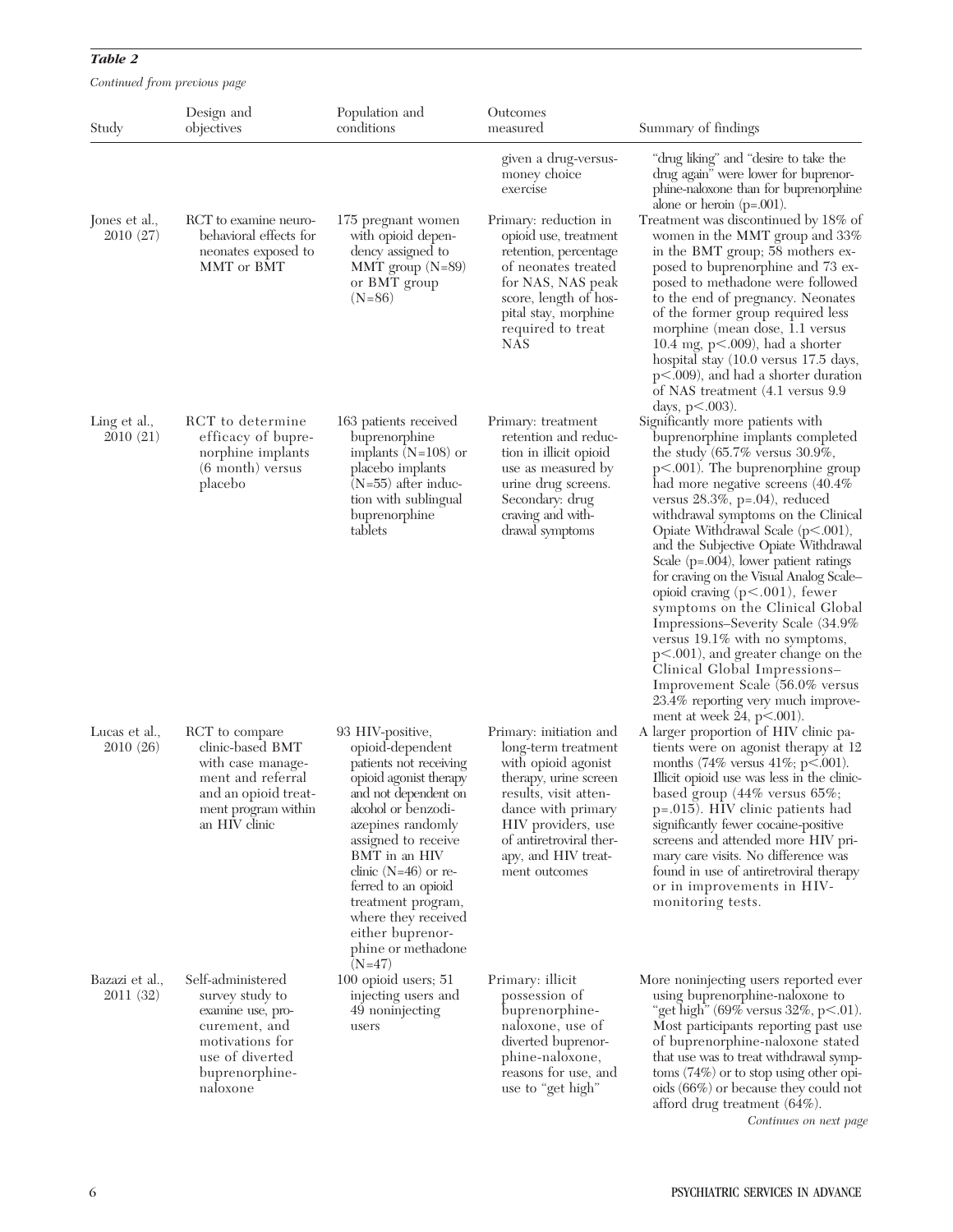| Study                          | Design and<br>objectives                                                                                                                                                                              | Population and<br>conditions                                                                                                                                                                                                                                                                                                                                                                                                                                                                                                                                                                                                                                                                                           | Outcomes<br>measured                                                                                                                   | Summary of findings                                                                                                                                                                                                                                                                                                                             |
|--------------------------------|-------------------------------------------------------------------------------------------------------------------------------------------------------------------------------------------------------|------------------------------------------------------------------------------------------------------------------------------------------------------------------------------------------------------------------------------------------------------------------------------------------------------------------------------------------------------------------------------------------------------------------------------------------------------------------------------------------------------------------------------------------------------------------------------------------------------------------------------------------------------------------------------------------------------------------------|----------------------------------------------------------------------------------------------------------------------------------------|-------------------------------------------------------------------------------------------------------------------------------------------------------------------------------------------------------------------------------------------------------------------------------------------------------------------------------------------------|
| Weiss et al.,<br>2011(22)      | Multiphase RCT to<br>evaluate efficacy of<br>brief and extended<br>buprenorphine-<br>naloxone treatment<br>with various coun-<br>seling intensities                                                   | First phase $(N=653)$ :<br>brief treatment with<br>buprenorphine-<br>naloxone with a 2-<br>week stabilization,<br>2-week taper, and<br>8-week postmed-<br>ication follow-up.<br>Patients entered the<br>second phase if they<br>had opioid-positive<br>urine samples dur-<br>ing the first phase.<br>Second phase<br>$(N=360): 12$ weeks<br>of buprenorphine-<br>naloxone treatment,<br>4-week taper, and<br>8-week postmedi-<br>cation follow-up. In<br>both phases, patients<br>were randomly as-<br>signed to receive<br>standard (15-minute)<br>medical visits) or<br>enhanced medical<br>management (stan-<br>dard medical man-<br>agement plus opioid<br>dependence counsel-<br>ing during 45-minute<br>visits). | Primary: minimal or<br>no opioid use as<br>measured by urine<br>samples that confir-<br>med self-reports                               | All urine samples were negative after<br>the first phase for only $6.6\%$ of<br>patients. During extended treatment<br>with buprenorphine-naloxone, 49.2%<br>of patients had successful outcomes<br>(opioid-negative urine samples); this<br>rate fell to 8.6% at 8-week follow-up.<br>Addition of counseling had no effect<br>in either phase. |
| Coyle et al.,<br>2012(30)      | RCT to determine im-<br>pact on infant neuro-<br>behavior of in-utero<br>exposure to buprenor-<br>phine or methadone                                                                                  | 39 full-term infants<br>exposed to metha-<br>done $(N=21)$ or<br>buprenorphine<br>$(N=18)$                                                                                                                                                                                                                                                                                                                                                                                                                                                                                                                                                                                                                             | Primary: neonatal<br>neurobehavioral ef-<br>fects, measured on<br>the neonatal inten-<br>sive care unit's Net-<br>work Neurobehavioral | Infants exposed to buprenorphine<br>exhibited fewer signs of stress absti-<br>nence $(p<.001)$ and were less ex-<br>citable $(p<.001)$ , less overaroused<br>$(p<.01)$ , less hypertonic $(p<.007)$ ,<br>and better self-regulated $(p<.04)$ .                                                                                                  |
| Moore et al.,<br>2012(23)      | RCT to investigate im-<br>pact of directly ob-<br>served therapy plus<br>cognitive-behavioral<br>therapy versus usual<br>treatment among<br>patients receiving<br>BMT for 12 weeks<br>in primary care | 55 opioid-dependent<br>patients assigned to<br>physician management<br>with weekly bupren-<br>orphine dispensing<br>$(N=28)$ or with di-<br>rectly observed,<br>thrice-weekly bupren-<br>orphine and cognitive-<br>behavioral therapy<br>$(N=27)$                                                                                                                                                                                                                                                                                                                                                                                                                                                                      | Scale<br>Primary: treatment<br>retention and drug<br>use as measured by<br>self-reports or urine<br>screens                            | No difference was found between<br>groups in treatment retention or<br>drug use.                                                                                                                                                                                                                                                                |
| Pritham<br>et al.,<br>2012(33) | Retrospective descrip-<br>tive study to examine<br>opioid replacement<br>treatment in preg-<br>nancy and effect on<br>neonatal outcomes                                                               | 152 opioid-dependent<br>pregnant women<br>receiving MMT<br>$(N=136)$ or BMT<br>$(N=16)$ during pre-<br>gnancy and their                                                                                                                                                                                                                                                                                                                                                                                                                                                                                                                                                                                                | Primary: length of<br>hospital stay for NAS                                                                                            | Neonates with prenatal exposure to<br>MMT spent more days in the hos-<br>pital for NAS $(21 \text{ versus } 14 \text{ days})$ (p=.05).                                                                                                                                                                                                          |

Continued from previous page

a Studies are listed in chronological order. Abbreviations: MMT, methadone maintenance treatment; NAS, neonatal abstinence syndrome; RCT, randomized controlled trial

neonates

#### Effectiveness of BMT

Buprenorphine versus placebo. Studies since 1995 have found buprenorphine to be a safe and effective treatment for opioid dependence. Compared with placebo, buprenorphine significantly improved treatment retention at low  $(2-6$  mg), medium  $(7-15$  mg), and high  $(\geq 16 \text{ mg})$  doses  $(15-17,34)$ . In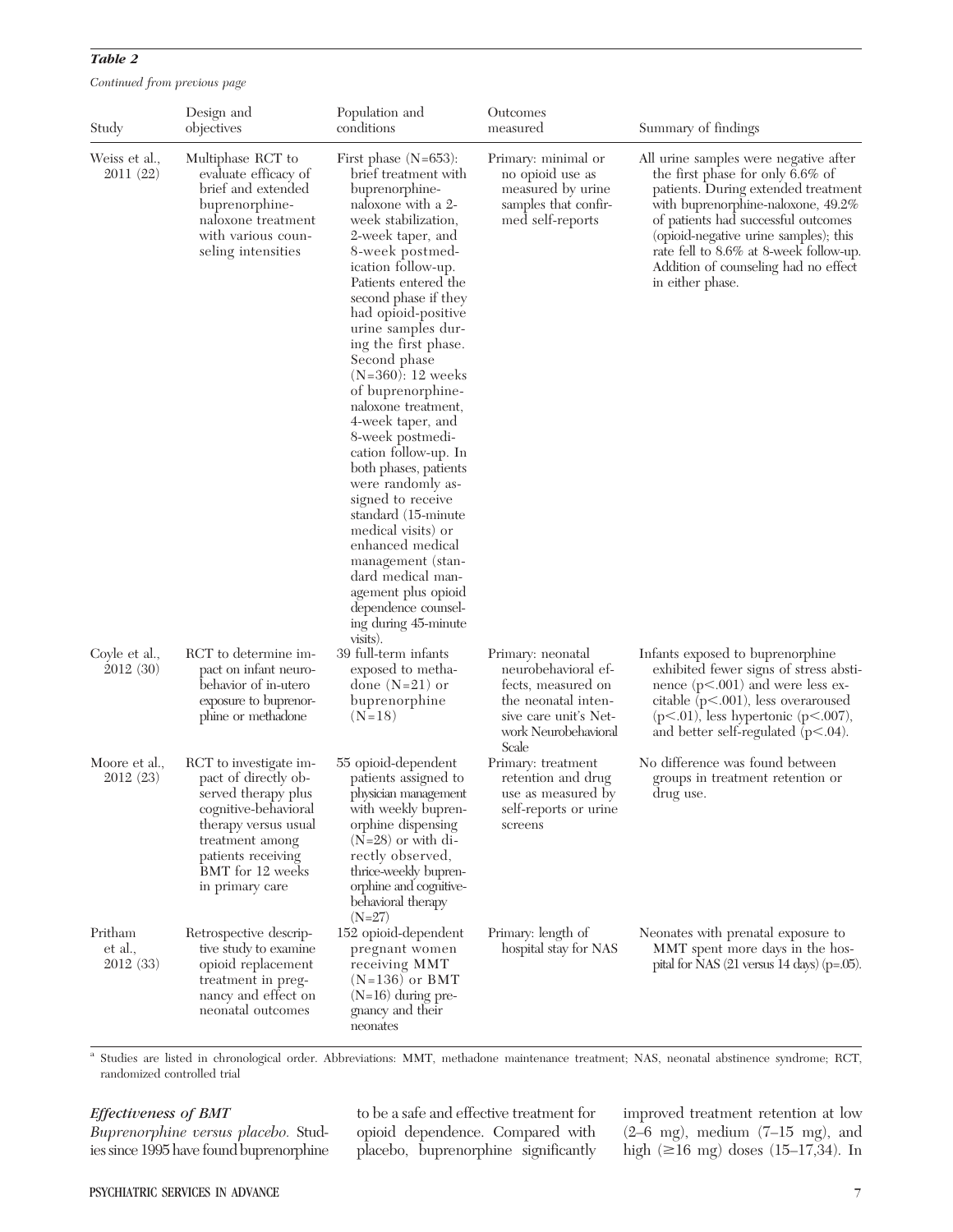one meta-analysis, buprenorphine showed an improvement in treatment retention over placebo at low doses (relative risk  $[RR]=1.50, p<.05$ ), medium doses (RR= $1.74$ , p $<.05$ ), and high doses  $(RR=1.74, p<.05)$  (34). Higher dose ranges (16–32 mg) have been associated with better retention in treatment, compared with the lower dose (69% versus 51%, p=.006) (35). At medium- and high-dose ranges, buprenorphine significantly reduced illicit opioid use compared with placebo or with buprenorphine at a very low dose, as measured by urine drug tests (15–18,34). For example, one RCT reported that for the group receiving 16 mg of buprenorphine, 38% of urine samples were negative for opioids, compared with 18% of samples for the group receiving 1 mg  $(p<.001)$  (16); another study found 21% opioid-negative urine samples with buprenorphine alone versus  $6\%$  with placebo ( $p<.001$ ) (17). Studies have shown inconsistent results regarding reductions in nonopioid illicit drug use (for example, cocaine). However, most studies of buprenorphine have shown no statistically significant impact on reducing nonopioid illicit drug use compared with placebo (15,17,18,34). Although the addition of naloxone to buprenorphine has been shown to decrease abuse potential (31), naloxone has not been found to alter buprenorphine's efficacy (40).

Although buprenorphine implants were not FDA-approved in the United States at the time of this review, Ling and colleagues (21) examined the effect of six-month buprenorphine implants compared with placebo in a phase III trial. The study compared patients receiving buprenorphine implants (N=108) and those receiving placebo implants (N=55) after induction with sublingual buprenorphine tablets. Both groups had the option of receiving supplemental buprenorphine tablets for withdrawal symptoms or craving. Participants could also receive a supplemental dose upon request, if it was deemed suitable by the treating clinician. Results showed that a significantly higher percentage of those receiving buprenorphine implants completed the six-month study  $(65.7\%$  versus 30.9%, p<.001). In addition, patients in the buprenorphine implant group had a significantly higher percentage of their urine samples negative for illicit opioids (40.4% versus 28.3%, p=.04). In regard to secondary outcomes, the buprenorphine implant group had significantly reduced withdrawal symptoms on the Clinical Opiate Withdrawal Scale  $(p<.001)$ , and the Subjective Opiate Withdrawal Scale (p=.004), lower patient ratings of craving on the Visual Analog Scale– opioid craving (p<.001), fewer symptoms on the Clinical Global Impressions–Severity Scale (34.9% versus 19.1% with no symptoms, p<.001), and greater change on the Clinical Global Impressions–Improvement Scale (56.0% versus 23.4% reporting very much improvement at week  $24$ ,  $p<.001$ ).

Illicit use of buprenorphine. Concerns regarding diversion or nonmedical use of buprenorphine have emerged, even with the buprenorphine-naloxone combination (31,32,41). Comer and colleagues (31) confirmed that buprenorphinenaloxone retains some potential for abuse intravenously, but the combination has less abuse potential as measured by self-administration than buprenorphine alone or heroin. Surveys of individuals with opioid use disorders suggest that up to half of clients who use opioid drugs and seek treatment have used illicit buprenorphine. The clients typically stated that they used opioids for management of withdrawal symptoms and in attempts to decrease other opioid use (32,41,42). Individuals addicted to prescription opioids were more likely than those addicted to intravenous heroin to use buprenorphine to "get high" (32).

Prescription opioid dependence. A recent study examined the use of buprenorphine to treat patients with prescription opioid dependence. Weiss and colleagues (22) conducted the Prescription Opioid Addiction Treatment Study multiphase clinical trial in community treatment settings, reporting outcomes compared with baseline. The first phase examined brief treatment with buprenorphine and provided a two-week buprenorphine stabilization, two-week taper, and eight-week postmedication follow-up. Patients entered the second phase if they had relapsed (opioid-positive urine sample) during the initial phase. The second phase consisted of a 12-week buprenorphine treatment, four-week taper, and eight-week postmedication follow-up. In both phases, patients were randomly assigned to receive standard medical management (15-minute medical visits) or enhanced management (standard medical management plus opioid dependence counseling in 45-minute visits). Results showed that all urine samples were negative for only 6.6% of patients after the first phase (note that all participants received buprenorphine). During extended treatment with buprenorphine, 49.2% of patients had successful outcomes (all urine samples were opioid negative), but this percentage fell to 8.6% at the eight-week follow-up after buprenorphine was discontinued. Opioid dependence counseling had no effect in either phase. The authors concluded that patients dependent on prescription opioids have good outcomes with improved abstinence while taking buprenorphine, but if they are tapered off of this drug, the likelihood of successful outcomes in terms of no opioid use is low.

#### Psychosocial interventions and support services

The addition of structured psychotherapy to standard treatment which may include peer support services, 12-step programs, and other psychosocial treatment provided at the facility or office—has not been shown to improve outcomes for patients on opioid maintenance therapy. A meta-analysis examined the impact of adding a more structured psychotherapy to standard treatment that included three types of opioid agonist therapy: levomethadyl acetate (LAAM; now off the U.S. market) (one study), methadone (28 studies), or buprenorphine (six studies) (37). The authors found no improvements in treatment retention or abstinence from illicit opioids and no effect on other outcomes, compliance, or psychiatric symptoms. It is important to note that in this meta-analysis, standard treatment may have included peer support, psychosocial treatment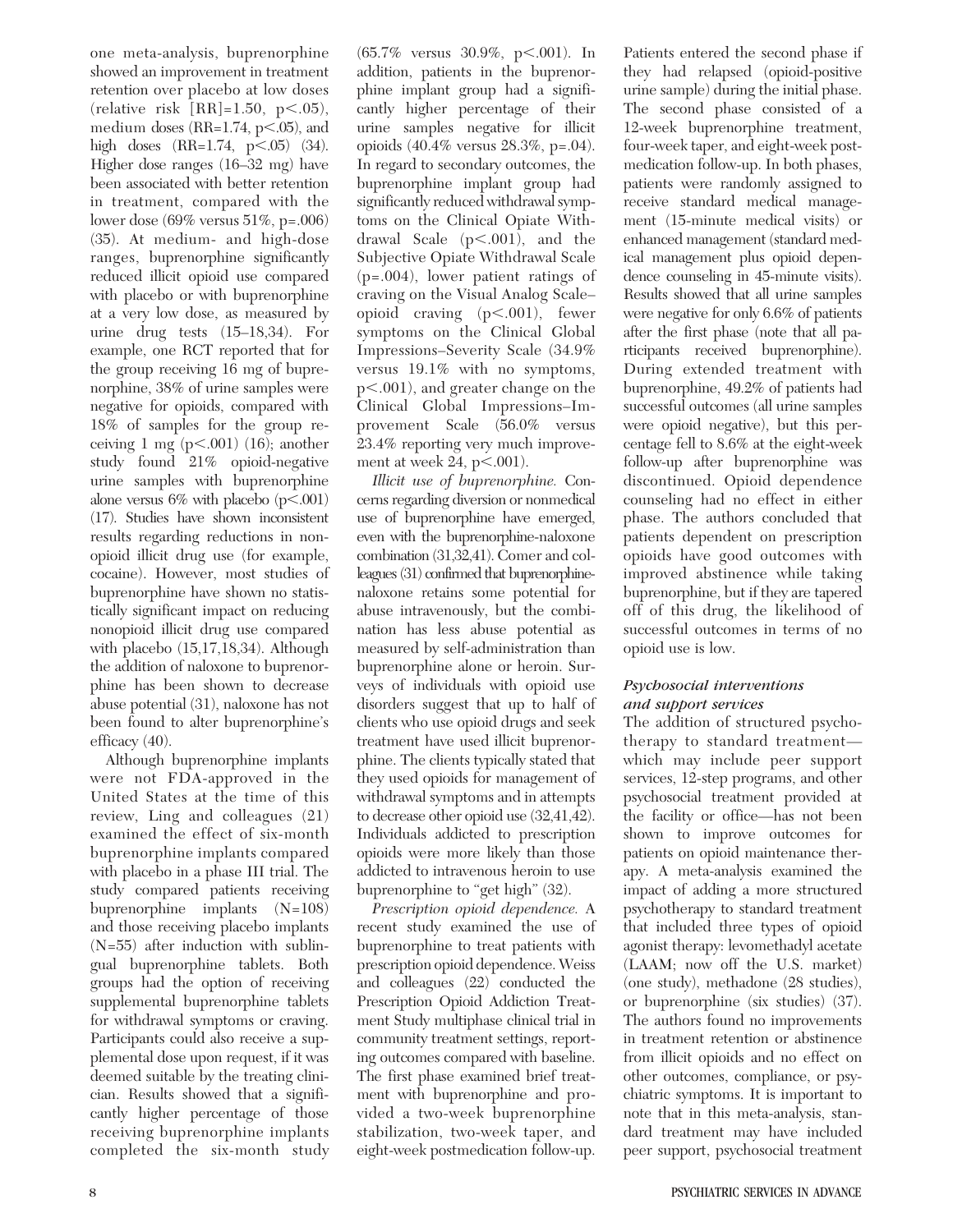| Study                                | Focus of review                                                                                                                                                                                 | Population and<br>conditions                                                                                                                                                           | Outcomes<br>measured                                                                                                                                          | Summary of findings                                                                                                                                                                                                                                                                                                                                                                                                                                                               |
|--------------------------------------|-------------------------------------------------------------------------------------------------------------------------------------------------------------------------------------------------|----------------------------------------------------------------------------------------------------------------------------------------------------------------------------------------|---------------------------------------------------------------------------------------------------------------------------------------------------------------|-----------------------------------------------------------------------------------------------------------------------------------------------------------------------------------------------------------------------------------------------------------------------------------------------------------------------------------------------------------------------------------------------------------------------------------------------------------------------------------|
| Barnett<br>et al.,<br>2001(36)       | Compare the effective-<br>ness of buprenorphine<br>and of methadone                                                                                                                             | Patients receiving<br>methadone at<br>medium-high (50–<br>80 mg) and low<br>$(20-35 \text{ mg})$ doses<br>and buprenorphine<br>at medium doses<br>$(6-12 \text{ mg})$ across<br>5 RCTs | Primary: retention in<br>treatment and urine<br>drug screens for<br>opioids                                                                                   | Compared with patients on medium-high<br>methadone doses, those on medium<br>doses of buprenorphine had 1.26 times<br>the relative risk (RR) of discontinuing<br>treatment $(p=.019)$ , and the rate of<br>positive drug screens was 8.3% higher<br>$(p=.002)$ . Buprenorphine was more<br>effective than low doses of methadone<br>in treatment retention (RR of discon-<br>tinuing treatment=.86; ns) and reduc-<br>tion of positive drug screens $(8.4\%$<br>fewer, $p<.05$ ). |
| Mattick<br>et al.,<br>2008(34)       | Compare the effects of<br>BMT with placebo and<br>MMT on treatment re-<br>tention and suppres-<br>sion of illicit drug use                                                                      | Evaluated 24 RCTs<br>involving 4,497<br>patients                                                                                                                                       | Primary: retention in<br>treatment and illicit<br>drug use<br>suppression                                                                                     | Treatment retention was higher with BMT<br>compared with placebo at low doses<br>$(RR=1.50, p<.05)$ , medium doses<br>$(RR=1.74, p<.05)$ , and high doses<br>$(RR=1.74, p<.05)$ .                                                                                                                                                                                                                                                                                                 |
| McCance-<br>Katz et al.,<br>2010(38) | Examine literature on<br>methadone and bupre-<br>norphine for drug<br>interactions with con-<br>current medications                                                                             | Populations varied;<br>extensive literature<br>review with 93<br>references                                                                                                            | Primary: drug interac-<br>tions with metha-<br>done or<br>buprenorphine                                                                                       | Buprenorphine had fewer drug interac-<br>tions than methadone, especially with<br>HIV medications.                                                                                                                                                                                                                                                                                                                                                                                |
| Amato et al.,<br>2011(37)            | Evaluate the effectiveness<br>of any psychosocial<br>treatment plus any ag-<br>onist maintenance<br>treatment versus stan-<br>dard agonist treatment                                            | 4,319 patients in<br>35 studies                                                                                                                                                        | Primary: retention in<br>treatment and opi-<br>ate abstinence; sec-<br>ondary: treatment<br>compliance, psychi-<br>atric symptoms, de-<br>pression, and death | Adding any psychosocial support to stan-<br>dard maintenance treatments did not<br>appear to give additional benefits.                                                                                                                                                                                                                                                                                                                                                            |
| Martin et al.,<br>2011(10)           | Examine literature, regu-<br>latory actions, profes-<br>sional guidance, and<br>opioid treatment pro-<br>gram experiences<br>regarding adverse car-<br>diac events associated<br>with methadone | Populations varied;<br>extensive literature<br>review with 108<br>references and in-<br>put from panel and<br>field experts                                                            | Primary: cardiac<br>events associated<br>with methadone;<br>impact on cardiac<br>QT interval                                                                  | The pharmacology of buprenorphine<br>affords it a better safety profile than<br>methadone; buprenorphine (at standard<br>doses) did not affect cardiac electro-<br>physiology by lengthening the cardiac<br>QT interval.                                                                                                                                                                                                                                                          |
| Fareed<br>et al.,<br>2012(35)        | Meta-analysis to provide<br>information about<br>proper dosing in BMT<br>to improve treatment<br>outcomes                                                                                       | Compared higher<br>doses of buprenor-<br>phine $(16-32$ mg<br>per day) to lower<br>dose $(<16$ mg per<br>day) across 21 RCTs<br>involving 2,703<br>patients                            | Primary: treatment<br>retention and re-<br>duction in opioid<br>use                                                                                           | Higher doses of buprenorphine were<br>associated with better treatment re-<br>tention than the lower dose $(69\%$<br>versus $51\%$ , p=.006).                                                                                                                                                                                                                                                                                                                                     |
| Jones et al.,<br>2012(39)            | Review literature on out-<br>comes after maternal<br>treatment with<br>buprenorphine                                                                                                            | Evaluated outcomes of Primary: fetal effects,<br>3 RCTs and 44<br>nonrandomized<br>studies                                                                                             | neonatal effects,<br>effects on breast<br>milk, and longer-<br>term developmental<br>effects                                                                  | Maternal treatment with buprenorphine<br>had similar efficacy to methadone.<br>Prenatal buprenorphine treatment<br>resulted in less severe neonatal absti-<br>nence syndrome than methadone<br>treatment. No adverse effects on infant<br>development of in-utero buprenorphine<br>exposure were found. Dose increases                                                                                                                                                            |

Review articles about buprenorphine maintenance treatment (BMT) included in the review<sup>a</sup>

 $\sim$ 

Population and

a Studies are listed in chronological order. Abbreviations: MMT, methadone maintenance treatment; RCT, randomized controlled trial

and counseling sessions, and referrals for additional support, but the metaanalysis examined only the effects of structured treatment in addition to support services already provided. A more recent study investigated the impact of directly observed therapy plus cognitive-behavioral therapy compared with regular medical management of BMT (23). Results showed no improvement in retention or drug use. It has been noted that the literature on psychosocial treatments is heterogeneous, and there is a lack of sufficient, high-quality studies to assess which

for methadone and buprenorphine may

be needed during pregnancy.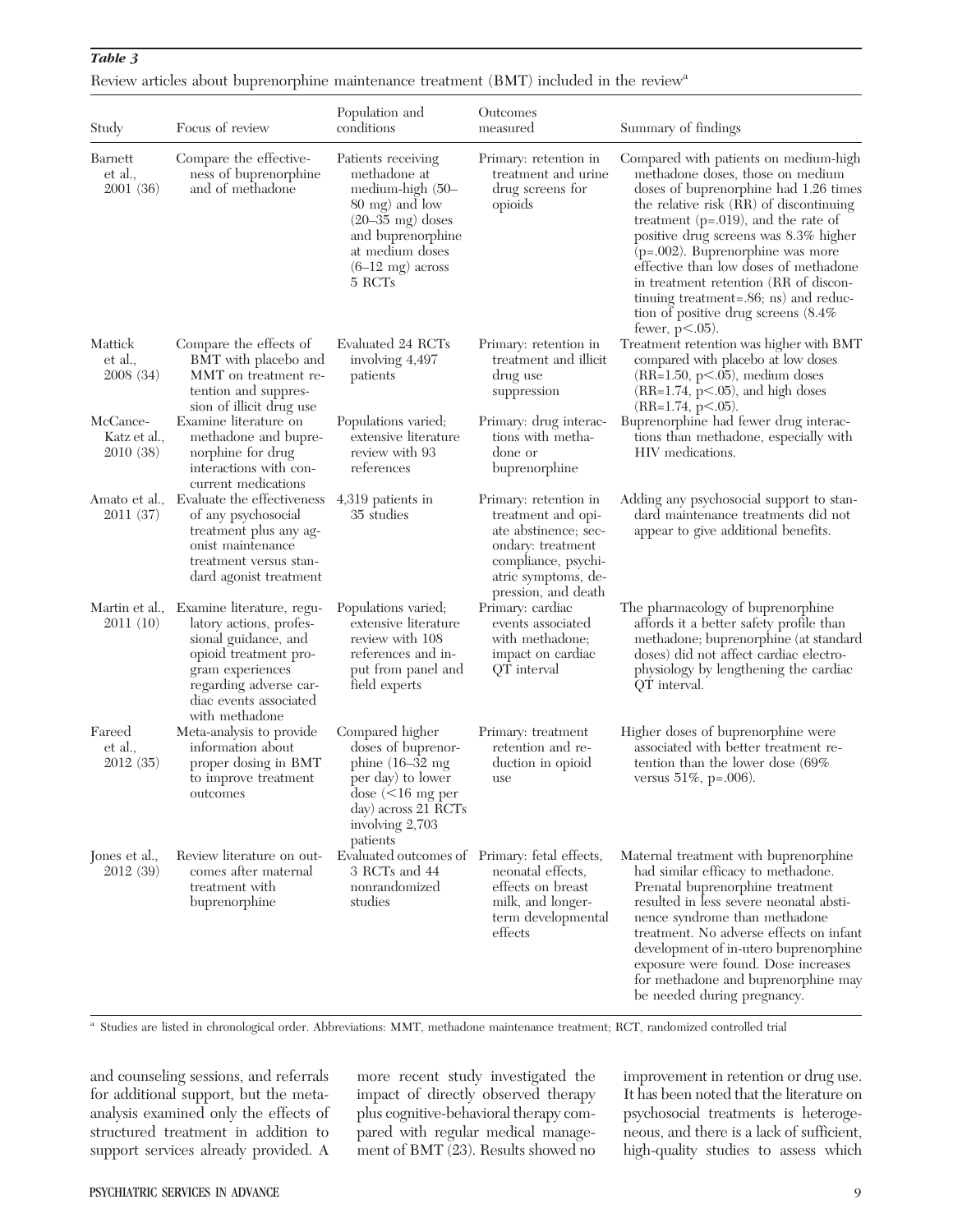psychosocial interventions have the most success in various populations (43).

BMT versus MMT. Several studies and meta-analyses have examined the use of BMT compared with MMT. Dose levels have been shown to be important for efficacy of both drugs. In this discussion, we define methadone dose ranges as high  $(\geq 60 \text{ mg})$ , medium (40–59 mg), and low  $(<$ 40 mg). We define buprenorphine dose ranges as high (16–32 mg), medium (7–15 mg), and low  $(2–6$  mg).

Barnett and colleagues (36) performed a meta-analysis of data from five RCTs conducted between 1992 and 1997. The authors compared the efficacy of methadone at mediumhigh doses (50–80 mg) and low doses (20–35 mg) and buprenorphine at medium doses (6–12 mg). Results showed that patients on medium doses of buprenorphine had 1.26 times the relative risk of discontinuing treatment (p=.019), and the number of positive urine samples was 8.3% higher than the number for patients on medium-high doses of methadone (p=.002). However, compared with lower doses of methadone (20–30 mg per day), buprenorphine was more effective in treatment retention (RR for discontinuing treatment=.86, not significant) and in reduction of positive urine drug tests (8.4% fewer positive urine samples per patient,  $p<.05$ ). Ling and colleagues (19) found similar results. High-dose methadone (80 mg) was superior to medium-dose buprenorphine (8 mg) and low-dose methadone (30 mg) for treatment retention and opioid use.

A more recent meta-analysis comparing BMT and MMT was based on 25 RCTs and 4,497 participants (34). The authors found results that were similar to the study by Barnett and colleagues (36). Specifically, this metaanalysis found mixed results for medium-dose buprenorphine versus medium- and low-dose methadone in retaining patients. Three studies suggested that MMT was superior, whereas seven found no difference between the groups, although results differed by dose. Medium-dose buprenorphine was less likely to suppress illicit opioid use than medium-dose methadone (standard mean difference

 $[SMD] = .27$ , p<.05), but it was more likely to suppress illicit opioid use than low-dose methadone (SMD=–.23,  $p<.05$ ). Treatment retention was worse for low-dose buprenorphine than for medium- and low-dose methadone (RR for both comparisons= $.67$ , p $\leq$ .05). Low-dose buprenorphine showed no difference in illicit opioid use compared with low-dose methadone, but low-dose buprenorphine was inferior to medium-dose methadone in terms of illicit opioid use  $(SMD=.88, p<.05)$ . In the meta-analysis, flexible-dose buprenorphine and methadone had similar results for illicit opioid use, and methadone had a slight (but statistically significant) edge for retention in treatment—despite the fact that most studies found no difference. Of note, several of the studies used buprenorphine in low- or medium-dose ranges, and the flexible-dose ranges were not higher than 16 mg. No statistically significant differences were found between methadone and buprenorphine at any dose comparison for use of other illicit drugs (primarily cocaine) or criminal activity.

Johnson and colleagues (20) conducted a 17-week RCT (N=220) to compare the effects of LAAM (75– 115 mg), high-dose buprenorphine (16–32 mg), high-dose methadone (60–100 mg), and low-dose methadone (20 mg). Although LAAM is no longer marketed in the United States, the comparison of high-dose buprenorphine, high-dose methadone, and low-dose methadone is still important. The results supported the value of high-dose buprenorphine; no difference was found between high-dose buprenorphine and high-dose methadone in the mean number of days in treatment (96 and 105 days, respectively) or in the percentage of participants with 12 or more consecutive urine samples that were negative for illicit opioids (26% and 28%). Highdose buprenorphine was superior to low-dose methadone in terms of the mean number of days in treatment (96 versus 70, respectively,  $p<.001$ ) and percentage of participants with consecutive negative urine samples (26% versus 8%, p=.005).

Kakko and colleagues (24) tested the efficacy of a stepped-care strategy that used buprenorphine in increasing doses. The researchers compared a flexible-dose MMT group (n=48) and a stepped-care BMT group (N=48). In the stepped-treatment group that used a flexible-dose algorithm, buprenorphine could be increased up to 32 mg. If participants required additional medication, they were switched (stepped) to high-dose methadone. The study found no differences between the steppedcare BMT and MMT groups in treatment retention (76% for both at six months) or in the proportion of urine samples that were free of illicit opioids (80% for both groups). In the buprenorphine stepped-care group, 17 participants who completed treatment did not switch to methadone and finished with a mean buprenorphine dose of 29.6 mg, and 20 participants who completed treatment switched to methadone and finished with a mean methadone dose of 111.0 mg. Those in the methadone group ended with a mean dose of 110.0 mg.

The pharmacology of buprenorphine affords it a better safety profile than methadone, which is important considering that methadone is associated with one-third of opioid-related overdose deaths annually (44). Because it is a partial agonist at the mu opiate receptor, it has a ceiling effect that limits its potential to cause respiratory depression compared with methadone (45). However, this risk still exists, especially if buprenorphine is used in combination with other central nervous system depressants such as benzodiazepines or alcohol (8) or is used in higher doses. In addition, unlike methadone, buprenorphine at standard doses does not affect cardiac electrophysiology by lengthening the cardiac QT interval—a mechanism that can lead to serious cardiac arrhythmias (10). Buprenorphine also has fewer drug interactions than methadone, especially with HIV medications (38).

Taken together, the articles reviewed suggest that the efficacy of BMT is dose dependent, and dose is important to take into account when comparing medications. For comparisons at medium-dose ranges, evidence is mixed—some studies show similar effects of MMT and BMT and some studies suggest that MMT improves treatment retention or reduces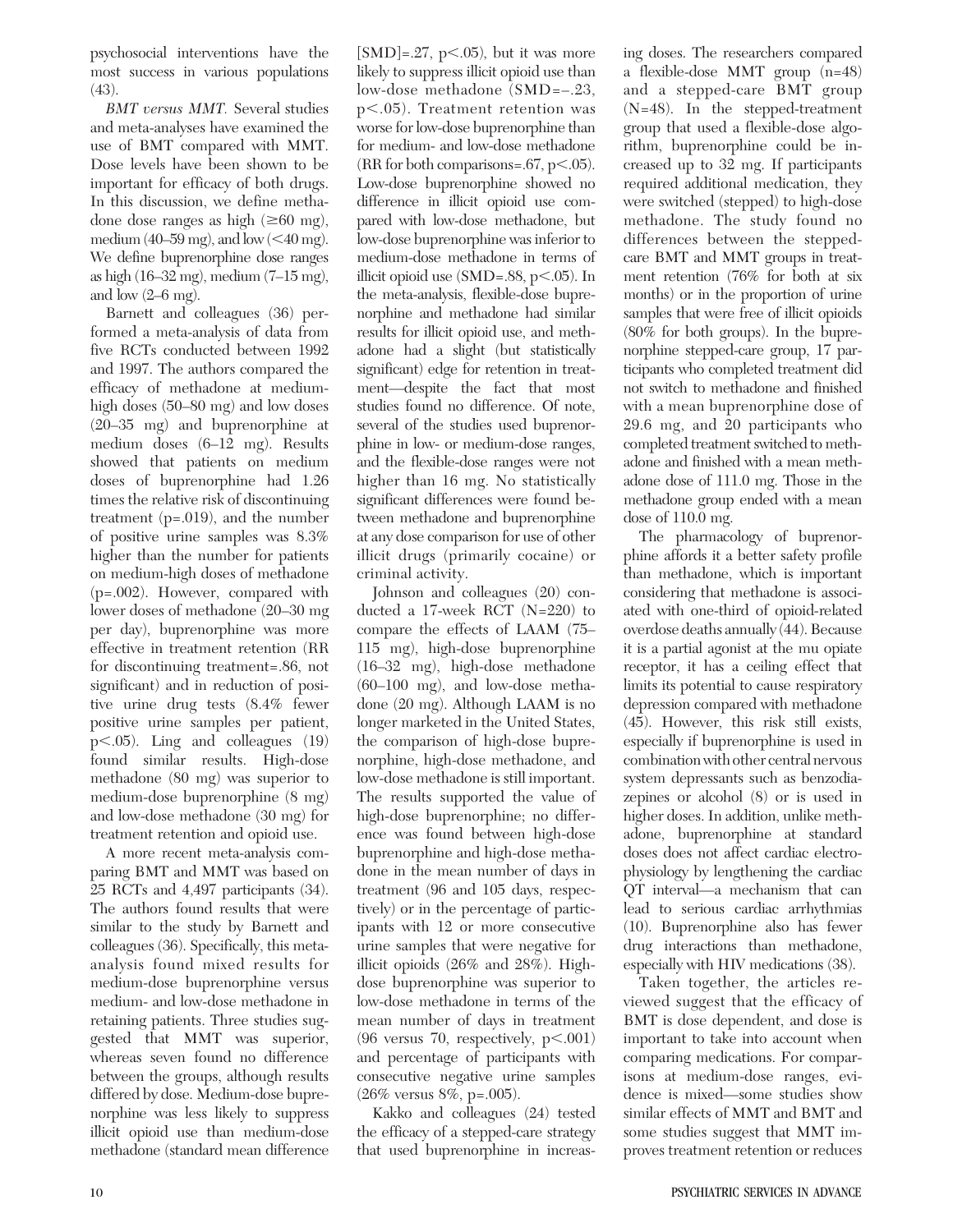illicit opioid use. Only one study reviewed compared high doses of buprenorphine and methadone, and it showed similar outcomes (20). Finally, the stepped-care approach—in which individuals begin with buprenorphine and switch to methadone if buprenorphine doses above 32 mg are required—suggests that MMT may be needed for patients who require high doses of opioid agonist treatment (24).

Treatment setting. We reviewed two studies examining the receipt of BMT in an office-based setting compared with treatment in a traditional drug treatment program. In an early RCT (1998), O'Connor and colleagues (25) compared patients randomly assigned to receive BMT in a primary care setting (N=23) or a traditional drug treatment program (N=23). During the 12-week study, retention showed a trend toward being higher in the primary care setting, compared with the traditional setting (78% versus 52%, respectively, p=.06). Patients in the primary care setting had significantly lower rates of illicit opioid use on the basis of urine drug tests  $(63\%$  versus  $85\%, p<.01$ ), but they showed no difference in rates of cocaine use. Lucas and colleagues (26) compared outcomes of HIVpositive patients randomly assigned to receive BMT in an HIV clinic (N=46) or an opioid treatment program in which they received either buprenorphine or methadone (N=47). A significantly higher proportion of the patients in the HIV clinic were receiving agonist therapy at 12 months  $(74\% \text{ versus } 41\%, \text{ p} < .001). \text{ Illicit}$ opioid use, as measured by urine drug tests, was less in the clinic-based group (44% versus 65% of patients; p=.015). In addition, the study showed that patients treated in the HIV clinic had significantly fewer cocaine-positive urine drug tests and attended more HIV primary care visits. The groups did not differ in use of antiretroviral therapy or in improvements in tests used to monitor HIV. The authors speculated that streamlined access to treatment in the clinic group was a major reason for the improved results.

None of the RCTs reviewed were implemented in incarcerated populations. A recent survey of criminal justice agencies indicated that medication-

### Evidence for the effectiveness of BMT: high

Evidence clearly shows that BMT has a positive impact compared with placebo on:

- Retention in treatment
- Illicit opioid use
- Evidence is mixed for its impact on:
- Nonopioid illicit drug use

assisted treatment of incarcerated individuals is generally limited to pregnant women and detoxification (46).

Buprenorphine use in pregnancy. MMT has been used to treat opioid dependence during pregnancy to improve maternal and fetal outcomes (47,48). However, as discussed in the companion article (3), MMT puts newborn infants at risk for neonatal abstinence syndrome (NAS). NAS often requires detoxification treatment in the hospital with a morphine taper (49–53). As a result, clinicians and researchers have studied BMT as an alternative to MMT during pregnancy. RCTs were conducted with buprenorphine alone, to avoid prenatal exposure to naloxone.

Three RCTs and observational studies (27–29,39) have compared use of buprenorphine with use of methadone by pregnant women. Authors concluded that buprenorphine has similar efficacy to methadone in reducing illicit opioid use among pregnant women, and buprenorphine may lead to less severe NAS. With both MMT and BMT, dose increases may be necessary during pregnancy (39). Although the two smaller RCTs did not find a difference in treatment retention between BMT and MMT (28,29), the largest RCT—the Maternal Opioid Treatment: Human Experimental Research study (27) found that a higher percentage of patients in the BMT group discontinued treatment before delivery (33% versus 18%, p=.02). Mothers were more likely to discontinue treatment in both groups if they had higher cumulative lifetime months and recent days of heroin use (27). Two RCTs showed no difference in illicit opioid use between the two medications (27,28), whereas one RCT suggested that methadone may be superior in reducing illicit opioid use (29). Infants born to mothers maintained with buprenorphine versus methadone had similar rates of NAS, but the manifestation of NAS was less severe. Infants whose mothers took buprenorphine required significantly lower doses of morphine to treat NAS and needed fewer hospital days (27,30,33).

#### **Conclusions**

Overall, a high level of evidence was found for the effectiveness of BMT in improving treatment retention and decreasing illicit opioid use (see box on this page). Research regarding the impact of BMT on nonopioid illicit drug use is less conclusive but suggests positive trends. The addition of any type of psychosocial regimen to BMT or MMT has not been shown to improve outcomes, but the heterogeneity of interventions across trials limits the ability to make strong conclusions. As with MMT, there is growing evidence that higher doses of buprenorphine (16–32 mg) are more efficacious than lower doses; however, because of the pharmacology of buprenorphine, doses above 32 mg do not provide additional efficacy. Research suggests that buprenorphine may be as effective for patients with prescription opioid dependence as it is for patients with heroin dependence. When the medications are dosed similarly, BMT appears to be as effective as MMT in reducing illicit opioid use. Results are mixed regarding treatment retention, but several studies suggest that MMT might confer some advantage. The advantage may be due, in part, to the supportive services or social reinforcement in outpatient MMT programs. However, buprenorphine has a better safety profile than methadone, and the ability to prescribe buprenorphine in office facilities as opposed to only in opioid treatment programs improves access to care and earlier initiation of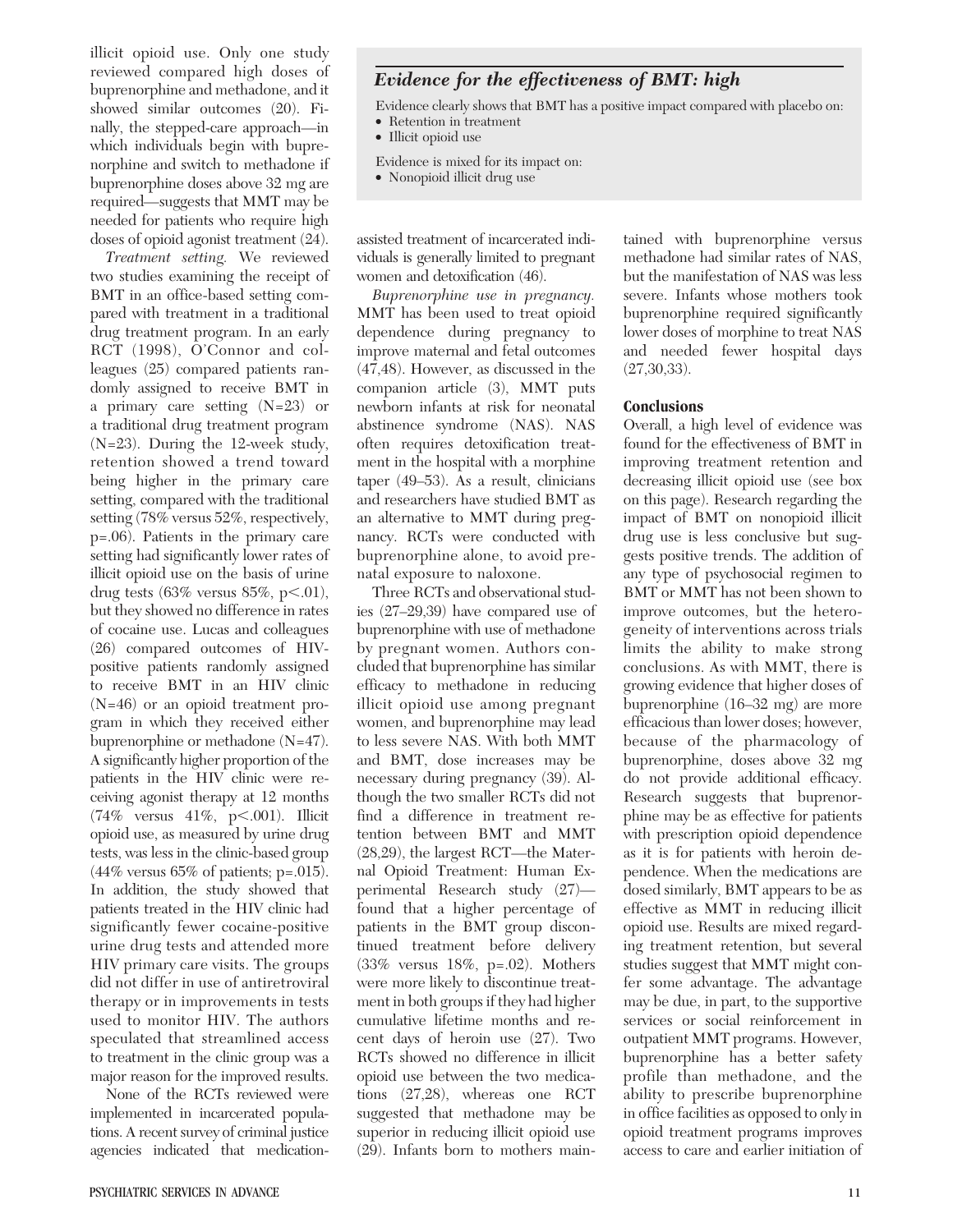treatment. A key advantage of buprenorphine is its availability. The number of clinicians approved to prescribe buprenorphine is growing, although many areas of the country do not have access to methadone programs (2).

Both BMT and MMT improve pregnancy-related outcomes by reducing illicit drug use during pregnancy. Infants of mothers treated with buprenorphine during pregnancy may be born with NAS, although NAS appears to be less severe in infants of mothers treated with buprenorphine than of those treated with methadone.

Potential areas for future research include increased focus on the impact of BMT on secondary outcomes, additional investigation of appropriate dosing to enhance treatment outcomes, confirmation of the results of the stepped-care protocol, improved induction protocols to minimize initial problems with treatment retention (and thus potentially enhance adoption rates by providers), and examination of the differential effectiveness of BMT in specific subpopulations, such as patients dependent on prescription opioids versus heroin. Differential effects and access to BMT across racial and ethnic groups and geographic areas should also be studied.

Ongoing research needs do not diminish the strong evidence for this treatment approach. Given the poor success rates of abstinence-based treatments for opioid use disorders and the limited access to and more restrictive safety profile of MMT, BMT is an important treatment for opioid dependence. Policy makers have reason to promote access to BMT for patients in substance use treatment who may wish to choose BMT as a potentially safer alternative to MMT. Administrators of substance use treatment programs, community health centers, and managed care organizations and other purchasers of health care services, such as Medicare, Medicaid, and commercial insurance carriers, should give careful consideration to BMT as a covered benefit.

#### Acknowledgments and disclosures

Development of the Assessing the Evidence Base Series was supported by contracts HHSS283200700029I/HHSS28342002T, HHSS283200700006I/HHSS28342003T,

and HHSS2832007000171/HHSS28300001T from 2010 through 2013 from the Substance Abuse and Mental Health Services Administration (SAMHSA). The authors acknowledge the contributions of Robert Lubran, M.S., M.P.A., Kevin Malone, B.A., and Suzanne Fields, M.S.W., from SAMHSA; John O'Brien, M.A., from the Centers for Medicare & Medicaid Services; John Easterday, Ph.D., Linda Lee, Ph.D., Rosanna Coffey, Ph.D., and Tami Mark, Ph.D., from Truven Health Analytics; and Sandrine Pirard, M.D., Ph.D., from National Institute on Drug Abuse. The views expressed in this article are those of the authors and do not necessarily represent the views of SAMHSA.

The authors report no competing interests.

#### References

- 1. Topics in Brief: Medication-Assisted Treatment for Opioid Addiction. Bethesda, Md, National Institute on Drug Abuse, April 2012. Available at www.drugabuse. gov/publications/topics-in-brief/medicationassisted-treatment-opioid-addiction. Accessed Sept 14, 2013
- 2. The N-SSATS Report: Trends in the Use of Methadone and Buprenorphine at Substance Abuse Treatment Facilities: 2003 to 2011. Rockville, Md, Substance Abuse and Mental Health Services Administration, Center for Behavioral Health Statistics and Quality, 2013
- 3. Fullerton CA, Kim M, Thomas CP, et al: Medication-assisted treatment with methadone: assessing the evidence. Psychiatric Services, 2013; doi 10.1176/appi.ps.201300235
- 4. Connock M, Juarez-Garcia A, Jowett S, et al: Methadone and buprenorphine for the management of opioid dependence: a systematic review and economic evaluation. Health Technology Assessment 11(9): 1–171, 2007
- 5. Fletcher BW, Battjes RJ: Introduction to the special issue: treatment process in DATOS. Drug and Alcohol Dependence 57:81–87, 1999
- 6. Hall W, Ward J, Mattick R: The Effectiveness of Methadone Maintenance Treatment 1: Heroin Use and Crime. Utrecht, Netherlands, Harwood Academic Publishers, 1998
- 7. Mattick RP, Breen C, Kimber J, et al: Methadone maintenance therapy versus no opioid replacement therapy for opioid dependence. Cochrane Database of Systematic Reviews 3:CD002209, 2009
- 8. Webster LR, Cochella S, Dasgupta N, et al: An analysis of the root causes for opioid-related overdose deaths in the United States. Pain Medicine 12(suppl 2): S26–S35, 2011
- 9. Modesto-Lowe V, Brooks D, Petry N: Methadone deaths: risk factors in pain and addicted populations. Journal of General Internal Medicine 25:305–309, 2010
- 10. Martin JA, Campbell A, Killip T, et al: QT interval screening in methadone maintenance treatment: report of a SAMHSA expert panel. Journal of Addictive Diseases 30:283–306, 2011
- 11. Fiellin DA, O'Connor PG: New federal initiatives to enhance the medical treatment of opioid dependence. Annals of Internal Medicine 137:688–692, 2002
- 12. Subutex and Suboxone Approved to Treat Opiate Dependence. T02-38. Silver Spring, Md, US Food and Drug Administration, 2002. Available at www.fda.gov/ Drugs/DrugSafety/PostmarketDrugSafety InformationforPatientsandProviders/ucm 191521.htm
- 13. Frequently Asked Questions About Buprenorphine and the Drug Addiction Treatment Act of 2000 (DATA 2000). Rockville, Md, Substance Abuse and Mental Health Services Administration. Available at buprenorphine.samhsa.gov/ faq.html#A11. Accessed Sept 19, 2013
- 14. Dougherty RH, Lyman DR, George P, et al: Assessing the evidence base for behavioral health services: introduction to the series. Psychiatric Services, 2013; doi 10.1176/appi.ps.201300214
- 15. Kakko J, Svanborg KD, Kreek MJ, et al: 1-year retention and social function after buprenorphine-assisted relapse prevention treatment for heroin dependence in Sweden: a randomised, placebo-controlled trial. Lancet 361:662–668, 2003
- 16. Ling W, Charuvastra C, Collins JF, et al: Buprenorphine maintenance treatment of opiate dependence: a multicenter, randomized clinical trial. Addiction 93:475–486, 1998
- 17. Fudala PJ, Bridge TP, Herbert S, et al: Office-based treatment of opiate addiction with a sublingual-tablet formulation of buprenorphine and naloxone. New England Journal of Medicine 349:949–958, 2003
- 18. Johnson RE, Eissenberg T, Stitzer ML, et al: A placebo controlled clinical trial of buprenorphine as a treatment for opioid dependence. Drug and Alcohol Dependence 40:17–25, 1995
- 19. Ling W, Wesson DR, Charuvastra C, et al: A controlled trial comparing buprenorphine and methadone maintenance in opioid dependence. Archives of General Psychiatry 53:401–407, 1996
- 20. Johnson RE, Chutuape MA, Strain EC, et al: A comparison of levomethadyl acetate, buprenorphine, and methadone for opioid dependence. New England Journal of Medicine 343:1290–1297, 2000
- 21. Ling W, Casadonte P, Bigelow G, et al: Buprenorphine implants for treatment of opioid dependence: a randomized controlled trial. JAMA 304:1576–1583, 2010
- 22. Weiss RD, Potter JS, Fiellin DA, et al: Adjunctive counseling during brief and extended buprenorphine-naloxone treatment for prescription opioid dependence: a 2-phase randomized controlled trial. Archives of General Psychiatry 68: 1238–1246, 2011
- 23. Moore BA, Barry DT, Sullivan LE, et al: Counseling and directly observed medication for primary care buprenorphine maintenance: a pilot study. Journal of Addiction Medicine 6:205–211, 2012